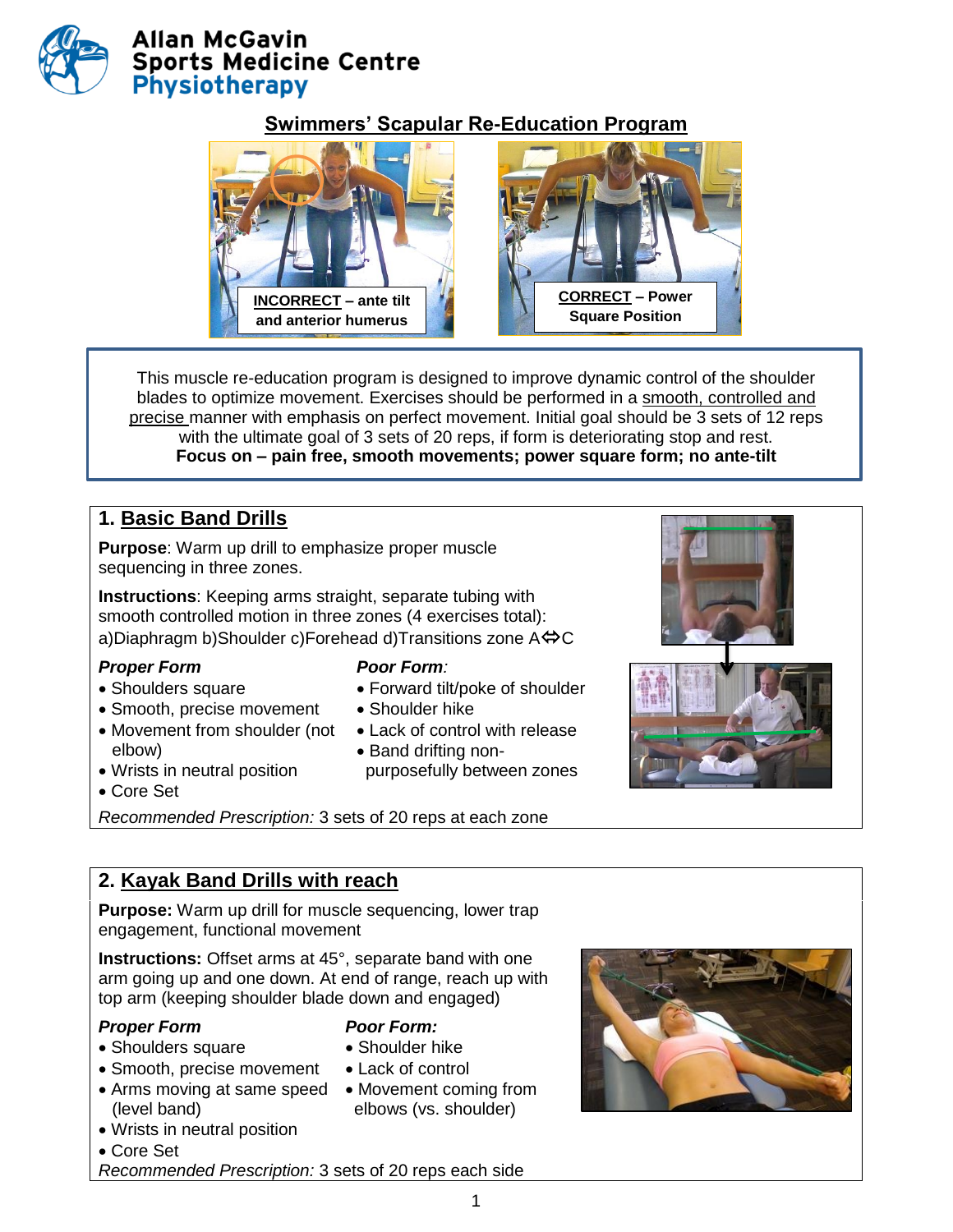

## **3. Co-Contraction**

**Purpose**: Re-train muscle sequencing of shoulder blade in combined upward and outward movement

**Instructions**: Start with arms above shoulders; simultaneously separate tubing up and out with smooth controlled motion; tension all 3 bands at the same time; keep arms straight. Slowly release

- Smooth, precise movement
- Movement from shoulder (not elbow)
- Wrists in neutral position
- Core Set

*Recommended Prescription:* 3 sets of 20 reps

### **4. Divers Drill**

**Purpose**: Re-train muscle sequencing of shoulder blade to optimize stability with upward/downward movement

**Instructions**: Hook handles around feet and grasp bands with two hands at the midline of the body. Keeping elbow pointing towards feet and the band close to the body, raise band overhead. Release slowly and with control

#### *Proper Form Poor Form:*

- Smooth, precise movement
- Elbows pointing towards feet Lack of control with release
- Wrists in neutral position
- Band low to body
- 
- 
- Shoulder hike
- 
- Irregular, catching movement
- Arching through low back
- Core Set
- *Recommended Prescription:* 3 sets of 20 reps

### **5. D2 Diagonal Patterns**

**Purpose**: Pattern of cross body movement with trunk rotation which incorporates scapular stability

**Instructions**: Start with arms overhead, thumbs pointing up; bring one arm across body to opposite hip leading with the thumb; reverse direction bringing weight from hip back overhead. Alternate arms.

#### *Proper Form Poor Form:*

- Smooth, precise movement
- Diagonal pattern
- Wrists in neutral position
- Core Set

- Forward tilt/poke of shoulder
- Shoulder hike











# *Proper Form Poor Form:*

- Forward tilt/poke of shoulder
- Shoulder hike
- Lack of control with release
- Irregular, catching movement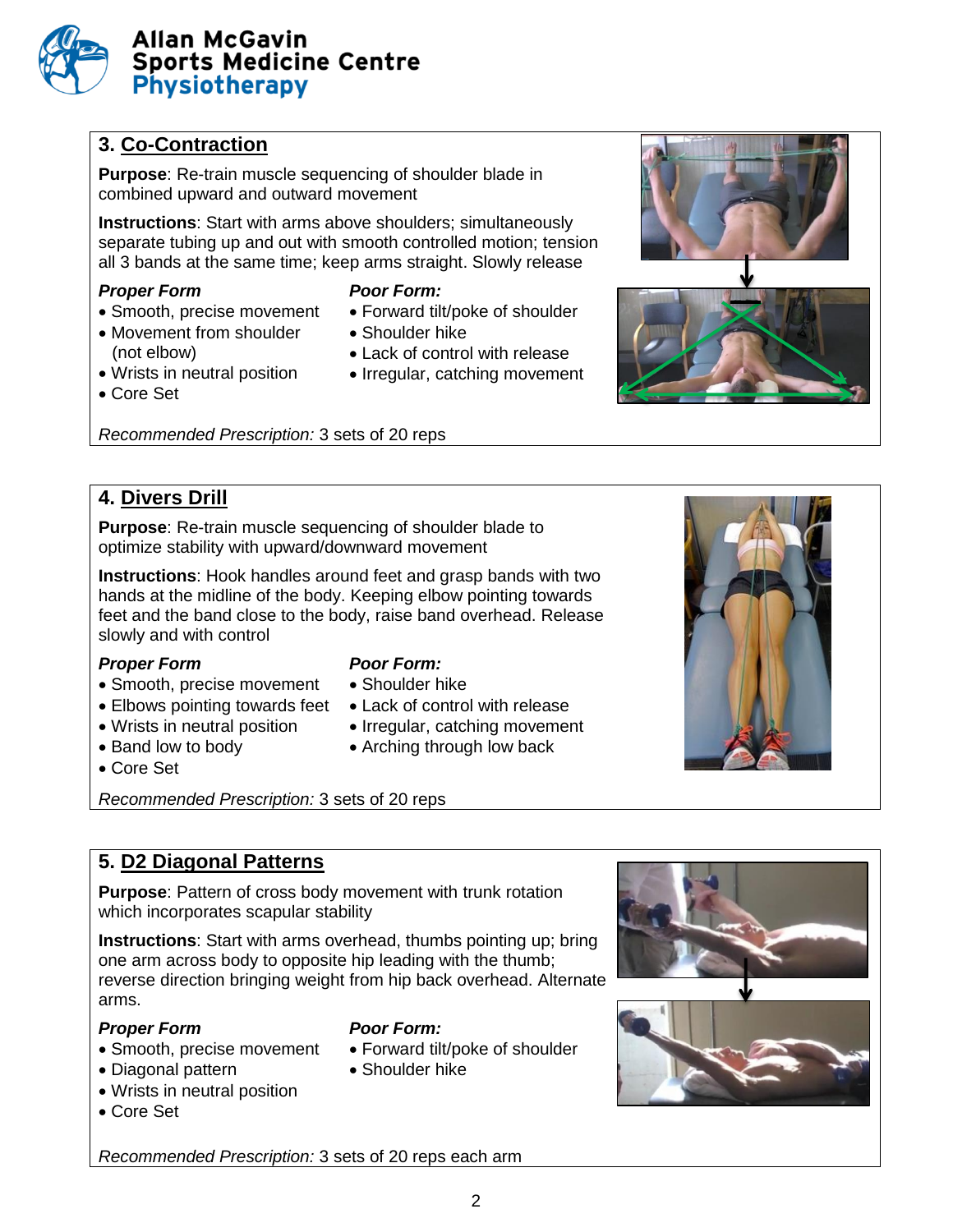# **6. Wipers with Core**

**Purpose**: Incorporate lower body movements and core control with shoulder stabilization

**Instructions:** Start with weight over shoulders, lifted up towards ceiling, and knees over hip. Bring legs and arms out to sides in opposite directions, ensuring smooth motion (photo 1). Also, bring arms overhead while lowering legs towards the ground (photo 2)

### *Proper Form Poor Form:*

• Smooth, precise, synchronized leg/arm movement

- Shoulder hike
- Lack of control with release
- Uncoordinated motion
- Both hands on weight, arms straight
- Excessive arching of lower back
- Loose arms/legs
- Core set, neutral spine

*Recommended Prescription:* 3 sets of 20 reps each direction/pattern

# **7. Hayden Flies**

**Purpose**: Co-ordinate scapular control with lateral movement

**Instructions**: Start with weights above shoulders, palms facing in; open arms, lowering weights slowly towards the ground. Emphasis on smooth controlled motion.

### *Proper Form Poor Form:*

# • Shoulder hike

Uncoordinated motion

• Shoulder blade not engaged

- Smooth, precise, synchronized movement
- Control speed of descent
- Wrists in neutral position
- Core set

*Recommended Prescription:* 3 sets of 20 reps

# **8. Lateral Plank with motion**

**Purpose**: promote stability and postural alignment

**Instructions**: Start lying on side with elbow under shoulder. Engage shoulder blade and push up into a lateral plank. Ensure shoulders are square and spine is straight (photo 1). Can add motion, by lowering upper arm towards the bed in hugging motion, keeping neutral spine and square shoulders (photo 2).

### *Proper Form Poor Form:*

- Shoulders in power square
- Straight spine, hips in neutral Forward tilt/poke of shoulder
- Core set
- Smooth, precise movement with hugging motion

- Shoulder hike
- 
- Rotation of spine, hips dropping
- Shoulder blade not engaged
- Mal-alignment of head/neck





*Recommended Prescription:* start with 15-20 second holds x 5. Add motion 3- 5 times per hold.

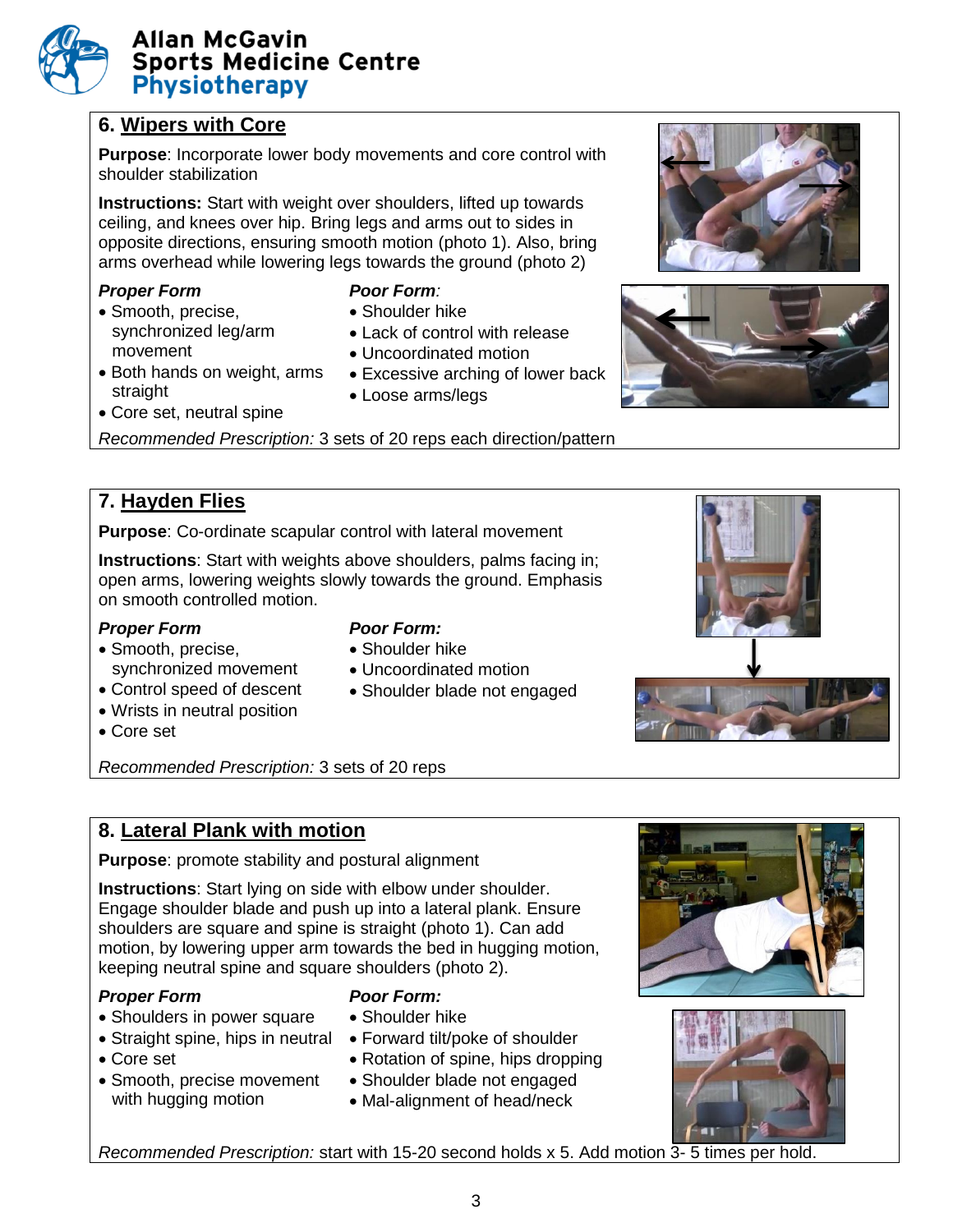# **9. V-Plank with motion**

**Purpose**: Compression to re-boot joint with decreased position sense (proprioception)

**Instructions**: Start on all 4s with hands under shoulders and knees under hips. Push up into V-plank engaging shoulder blade and keeping back flat. Perform single arm holds, ensuring that supporting arm is firm. Add motion by opening up to the side in power square position – look towards side, rotating spine and keeping neck in neutral. Don't let hips drift towards opposite side

### *Proper Form Poor Form:*

- $\bullet$  Back in swim posture  $$ neutral spine
- Shoulder blades engaged, flat on upper back
- Head in neutral position
- Core set
- With motion, shoulders in power square position with smooth precise movement

- Shoulder blades "winging" on upper back
- Deltoids not engaged
- Mal-alignment of head/neck
- Shoulder hike or forward tilt/poke of shoulder with motion
- Hips drifting or collapsing to opposite side with motion





*Recommended Prescription:* hold 10-15 seconds x 5. Open up 5 times to each side

# **10. Prone Series of 3**

**Purpose**: Postural drill working on proper engagement of shoulder blade in streamline position

**Instructions**: Start lying on stomach with hands on bum, palms up. Reach for feet, lifting head and chest off bed. Take tension off and bring arms up to shoulder height ("T" position) with thumbs pointing forward. Squeeze shoulder blades together. Release tension and bring arms overhead, pull shoulder blades down and in, towards opposite hip. Relax head and return to start position **\*\*Throughout drill ensure neck is in neutral – "look towards the bottom of the pool" \*\***

### *Proper Form Poor Form:*

- Brief hold at each posture
- Maintain streamline posture – spine neutral, blades engaged
- 
- Core set
- Release tension between 3 positions
- Smooth, controlled motion between zones – control shoulder blade

- Head/neck lifting forward or up
- Shoulder hike
- Forward tilt/poke of shoulder with motion
- Head/neck in neutral position Motion coming from lower back
	- Keeping tension on between positions



*Recommended Prescription:* repeat sequence 12 times, brief hold at each position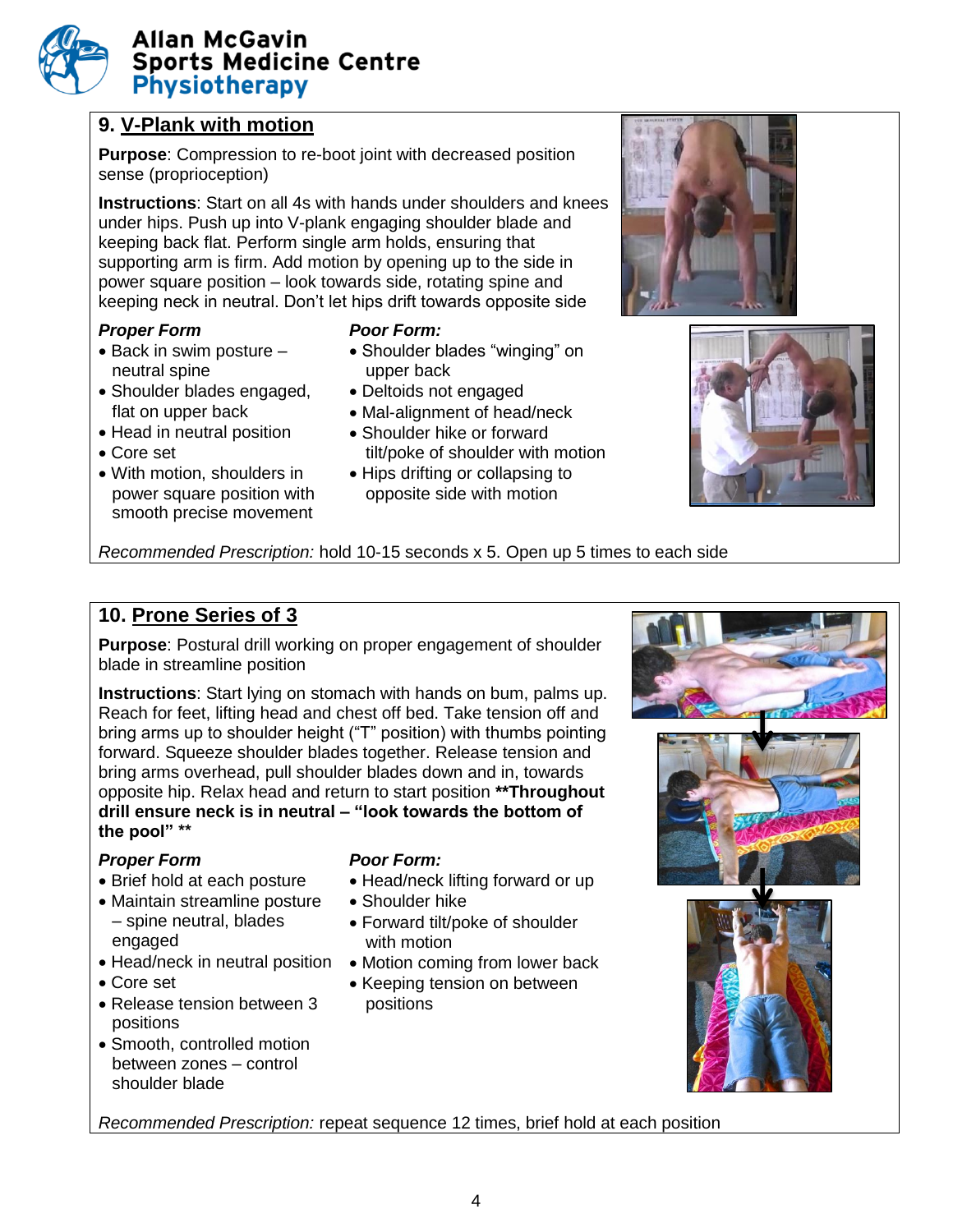### **11. Prone Stick Drills – Wide & Narrow**

**Purpose**: Postural drill working on proper engagement of shoulder blade in streamline position

**Instructions**: Start lying on stomach with head off edge of bed, neck in neutral, and holding onto hockey stick with wide grip. Have partner give you perturbations in different zones, moving from arms below shoulders up to arms overhead. Ensure shoulder blades are engaged throughout. Repeat with arms in narrow grip, elbows in diamond position.

#### *Proper Form Poor Form:*

 Maintain streamline posture – spine neutral, blades engaged • Head/neck in neutral position

- Head/neck lifting forward or up
- Shoulder hike
- Forward tilt/poke of shoulder with motion
- Blades "winging" on upper back
- Core set
- Smooth, controlled motion

• Blades flat on upper back







*Recommended Prescription:* 5-10second hold in each zone

# **12. Prone Power Square Drill with Weights**

**Purpose**: Postural drill emphasizing middle traps in power square posture

**Instructions**: Start lying on stomach with head off edge of bed, neck in neutral, holding onto weights. Raise arms into power square position, engaging scapular muscles to pull shoulder blades toward midline.

#### *Proper Form Poor Form:*

- Maintain neutral spine
- Head/neck in neutral position Shoulder hike
- Blades flat on upper back
- Core set
- Smooth, controlled motion

- Head/neck lifting forward or up
- 
- Forward tilt/poke of shoulder with motion
- Blades "winging" on upper back



*Recommended Prescription:* 3 sets of 15 reps